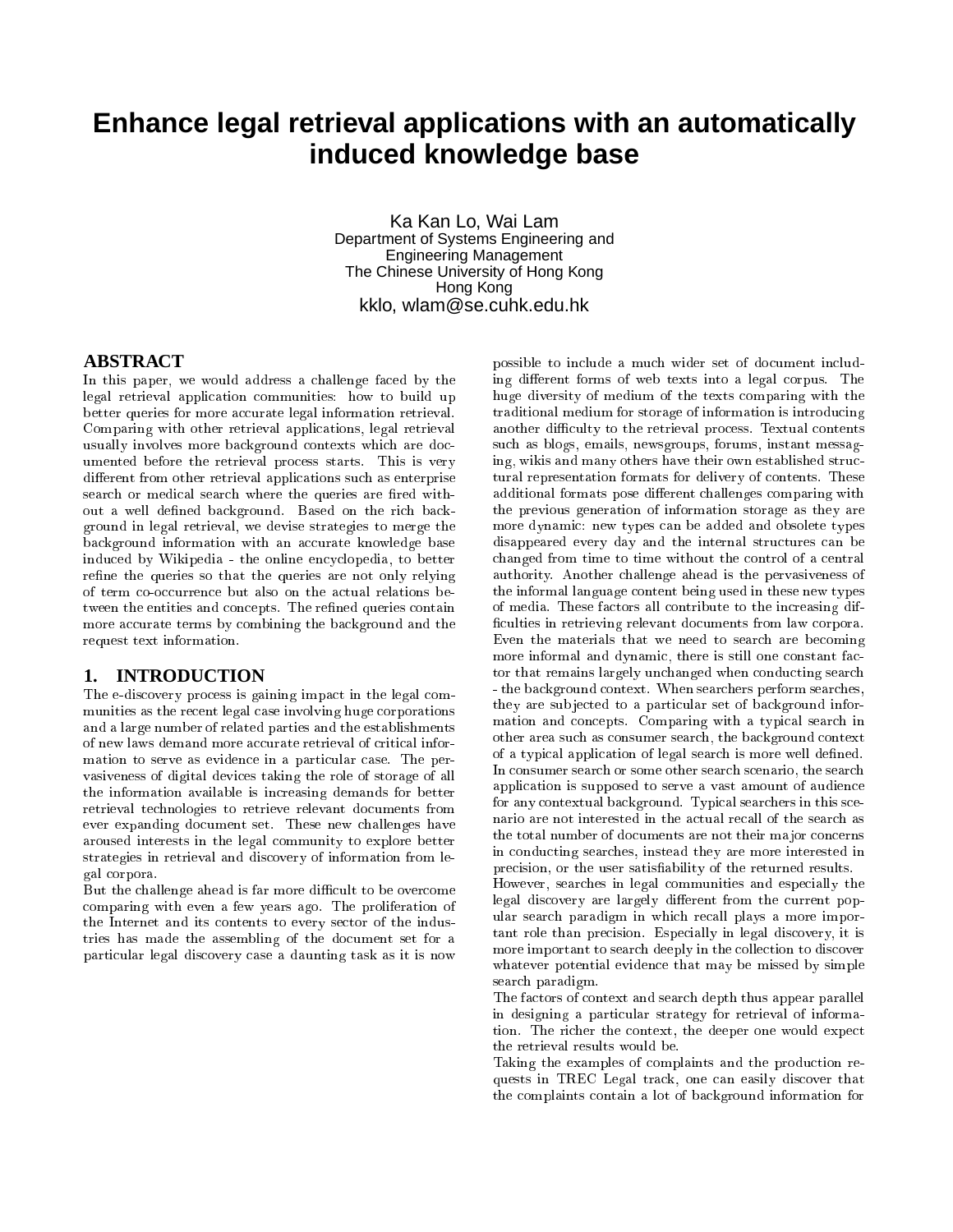more accurate retrieval process. The context information may be itself quite rich to help us to get a good result. Besides considering the additional content of web texts in a legal corpus, the web can also be a source of structural knowledge for better retrieval applications. Enriching the search process with the structural knowledge would improve the search processes as the web contains a higher redundancy of information and the context of the web texts would match some of the contents in the legal corpus, which will contain an increasing portion of web texts. The contributions of this work are as follows:

- New method is proposed to automatically enrich the context
- Integration of the expanded contexts for better search retrieval procedures
- Algorithm and model to induce and build up the background knowledge base from web texts.

This paper is organized as follows: Section 2 gives the background work. Section 3 presents the investigation of the practices in delivering the legal retrieval process. Section 4 shows the algorithms in automatically inducing the knowledge base from web texts. Section 5 presents the method to expand the context information of the complaints using the external resources. Section 6 is the conclusion.

## **2. RELATED WORK**

One stream of the related works is from the TREC legal track report [2] that documented the techniques used by the TREC Legal track participants last year. The legal track evaluation started from last year and a number of teams participated in this exciting area of retrieval research. Current strategy in formulating the queries involves the request texts where the text contents are broken down into lists of keywords, sub jected to possible stemming and stopword removals, and then fed into the retrieval system.

Focusing on the ranked retrieval work in the current study, the Open Text group utilizes the request text in the ordinary production requests to formulate the queries [6]. The queries, sub jected to wildcard, proximity matching are then fed to the retrieval system. The Maryland group also uses the request texts as the ma jor text fragments as the list of keywords for the retrieval of documents [5].

Some groups use query expansion model to expand the query text for better retrieval of documents [8]. The other group utilizes the boolean query, defendents' query, plaintiffs' query and the final query as a source of request texts [7].

As it was the first year of TREC Legal track event, many groups were demonstrating their preliminary investigation of this task. However, some observations can be made in the current approaches in developing the legal retrieval applications. First, the heavy reliance on request text: Many retrieval systems depend on the simple syntactic format of the boolean, defendent queries and plaintiff queries as a source of keywords. Though initutive, however, it completely ignores

the backgrounds in which the particular query is formulated. It would be beneficial if more background information can be embedded in the queries. As explained in the previous section, the search operations in the legal applications are rich in context and background information, it is possible to further explore the possibilities of using this background information to build up the queries. Second, the query expansion techniques are currently under-utilized in the retrieval approach. While it is understood that the query expansion strategies can only usually improve the accuracy of the top retrieved results based on the existing approaches, given the more precise background information, the situation may be different. Third, no attempt has been made to integrate the external source texts for retrieval. In other words, the current retrieval approach assumes that the corpus contains enough information for retrieval. As explained in the previous section, increasing content diversity from the web source expands the scope of the text information involved and it is reasonable to include this information to formulate better queries.

# **3. PRACTICE IN RETRIEVAL PROCESS**

As mentioned in previous section, the major difference between the legal retrieval applications and the general search applications is the rich context in formulating the queries and it is hypothesized that, in this paper, this rich context can be very important in achieving a better quality of legal retrieval.

The TREC Legal track, organized by TREC last year, provided examples of how the legal retrieval is taken place. The retrieval process is taken by two parties where both the defendants and plaintiffs devise their version of queries based on the Boolean query format. The defendant proposes the queries first, the plaintiff then adds the extra terms to the queries in order to extract a larger proportion of the relevant documents from the corpus. The final queries are then fed into the system for final retrieval. The followings are the examples extracted from the production requests of the Legal track:

This case is about extracting all relevant documents about "Enchinoderm Cigarettes" companies and all the relevant documents about its placement of advertising materials in different media. A number of request texts are formulated in the current proposal and some of them are listed below:

#### Request Text 1

All documents discussing, referencing, or relating to company guidelines or internal approval for placement of tobacco products, logos, or signage, in television programs (network or cable), where the documents expressly refer to the programs being watched by children. (Note: "children" refers to persons under the age of 18.)

#### Defendant's boolean query 1

Defs.' Proposal: (guidelines OR strategies OR "internal approval") AND placement AND (logos OR signage) AND (television OR cable) AND "watched by children"

#### Plaintiff's boolean query 1

Pls.' Counterproposal: (guide! OR strateg! OR approval)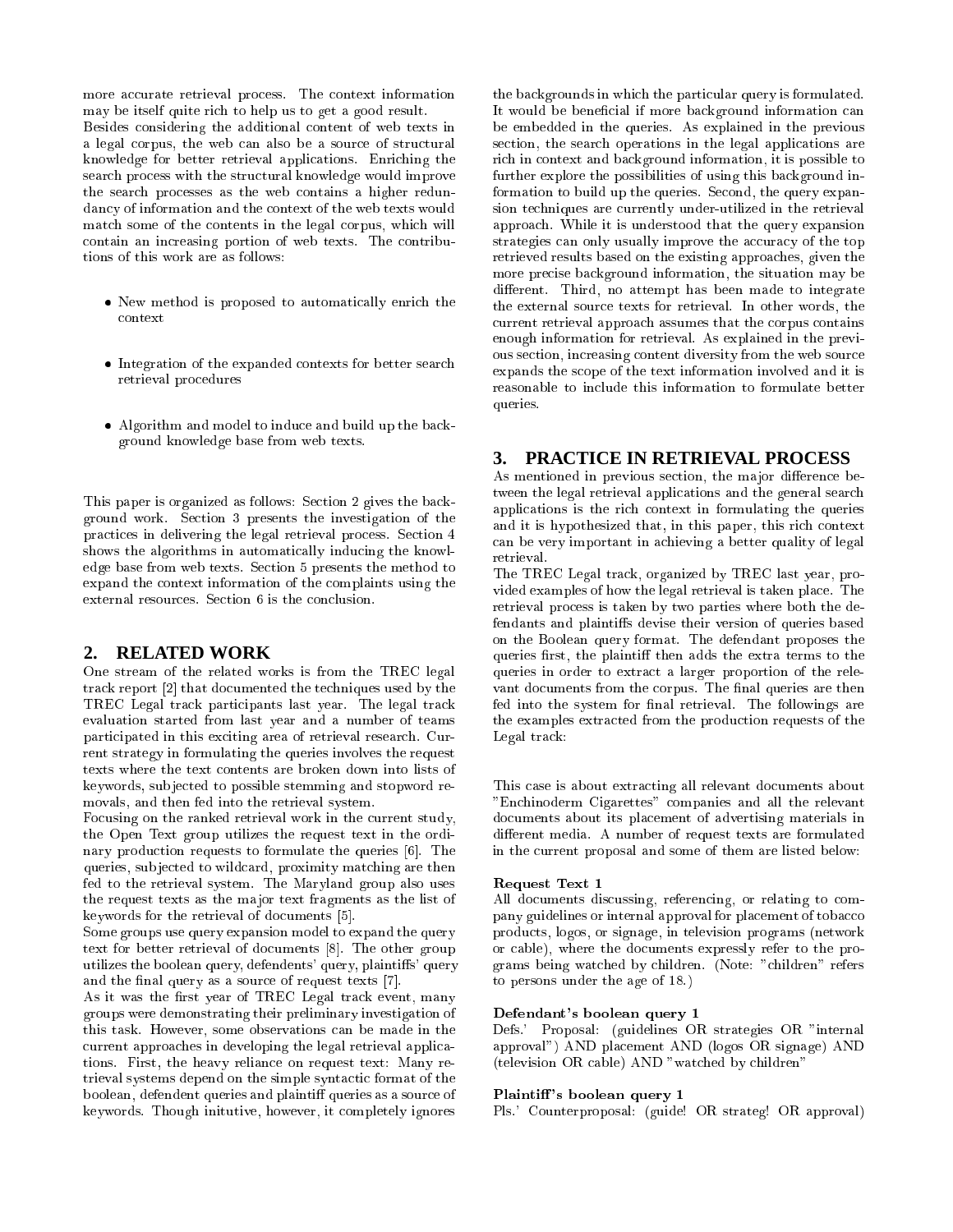AND (place! OR promot! OR logos OR sign! OR merchandise) AND (TV OR "T.V." OR televis! OR cable OR network) AND (watch! OR view! W/5 (child! OR teen! OR juvenile OR kid! OR adolescent!))

#### Request Text 2

All documents discussing, referencing, or relating to company guidelines, strategies, or internal approval for placement of tobacco products in movies that are mentioned as G-rated.

#### Defendant's boolean query 2

Defs.' Proposal: (guidelines OR strategies OR "internal approval") AND placement AND "G-rated movie"

#### Plaintiff's boolean query 2

Pls.' Counterproposal: ((guide! OR strateg! OR approv!) AND (place! or promot!)) AND (("G-rated" OR "G rated" OR family) W/5 (movie! OR film! OR picture!))

#### Request Text 3

All documents discussing, referencing or relating to company guidelines, strategies, or internal approval for placement of tobacco products in live theater productions.

#### Defendant's boolean query 3

Defs.' Proposal: (guidelines OR strategies OR "internal approval") AND placement AND ("live theater" OR "live theatre")

#### Plaintiff's boolean query 3

Pls.' Counterproposal: ((guide! OR strateg! OR approv!) AND (place! or promot!) AND (live W/5 (theatre OR theater OR audience"))

#### Request Text 4

All documents discussing, referencing, or relating to payment or compensation to 20th Century Fox Corporation for placement of products and/or brands in a film production. Compensation should be interpreted as monetary payment, goods, services, or other considerations.

#### Defendant's boolean query 4

Defs.' Proposal: (payment OR consideration) AND placement AND "20th Century Fox Corp!" AND "film production"

#### Plaintiff's boolean query 4

Pls.' Counterproposal: (pay! OR paid OR compensate! OR consideration) AND ("20th Century Fox" OR Fox OR Newscorp) AND (film! or movie! or production)

#### Request Text 5

All documents discussing, referencing, or relating to budgets, actual costs, or planned costs for placement of products and/or brands in either television or film media, which expressly reference or discuss yearly expenditures for product placement.

#### Defendant's boolean query 5

Defs.' Proposal: (budgets OR "actual costs" or "planned costs") AND placement AND (television OR films) AND "yearly expenditures"

#### Plaintiff's boolean query 5

Pls.' Counterproposal: (((budget w/5 (actual OR plan!)) OR costs) AND place! AND (TV or "T.V." OR "televis! OR cable or network) AND "((yearly OR annual ) W/5 expen!)"

However, current proposal in retrieval does not take into account the background of the retrieval process and merging of these backgrounds with the more general web context to deliver a better query. Consider the first complaint, the background, which is reproduced here, provides far more information then the request texts and the queries alone.

"According to information and belief, Echindoernm Cigarettes and other companies have a long history of placement of tobacco products and brand images in the public media. These media, including television (network cable), film, a live theater, and rock concerts, are regularly viewed by children, teenagers, and young adults. Such individuals are at the most impressionable time of their lives, and are unknowingly exposed to de facto advertising for tobacco and tobaccorelated products simply by watching such media.

In particular, the glamorous manner in which smoking and other tobacco use are portrayed on the screen adds a cachet to the habit that encourages young people to try smoking for the first time. Thus is exposed the true motivation for product placement - inducing non-smokers to become smokers with blatant disregard for the long term effects and public health risks associated with tobacco use."

# **4. GENERATION OF BACKGROUND CON-CEPTS**

To enrich the context of the queries, we rely on some highlevel knowledge sources to automatically improve the retrieval accuracy. The knowledge source currently used are from Wikipedia in our experiments. However, we expect that more different sources such as high-level ontologies would be used in the future.

## **4.1 Formalization**

The structure of the knowledge representation is formalized in this section. Comparing with other approaches, relative clean structures are used in this work.

The basic structures used are the entity and relation, unlike other works using which use the similar kind of primitives, no further classication schemes are currently used under the entity and relation class. These rather unconventional structures are proposed to faciltate the procedures in extracting knowledge from texts and in particular, the linked style texts in an unsupervised fashion. In some other finegrain classication scheme, the information under interests are generally in five main classes: entity, relation, event, temporal expression and value where further classes, subclasses and types are defined under these five main classes. In other hand-crafted knowledge source, it is quite common to have more finer-grain ontologies to describe the relations between the concepts. Figure 1 shows an example of the fine-grain structure as in  $[3, 1]$ , which is the definition of "action" class where detailed structures have been proposed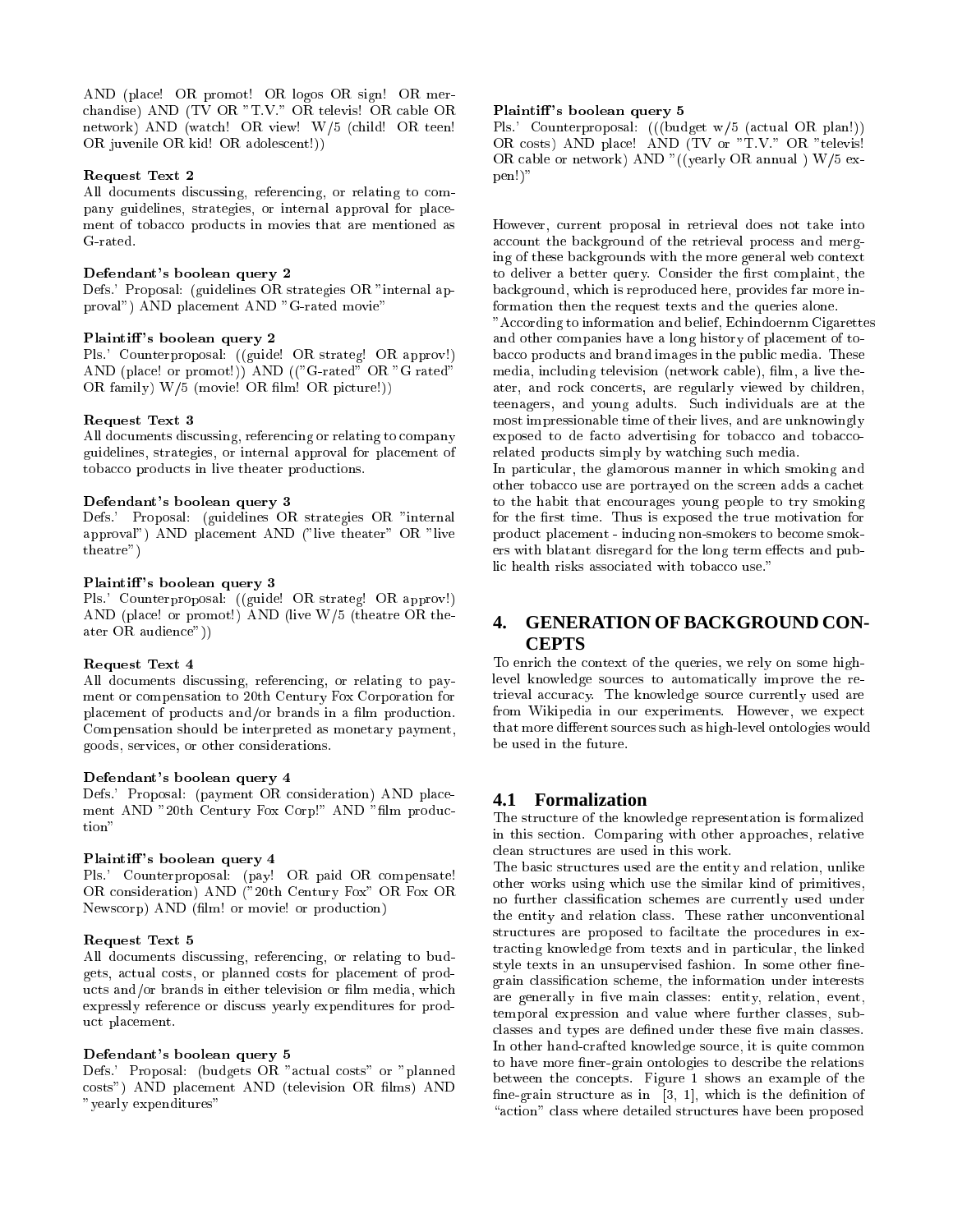

Figure 1: Example of a fine-grain structure which contains detailed information about the relationships with other entities

to relate this and other classes such as entity.

However, defining such a fine-grain structure can introduce difficulties in constructing the contents of these structures automatically, and in particular from texts. The reason why fine-grain structures are proposed is that is that in the general knowledge system where the machines do not have any knowledge, knowledge engineers will not only encode the concepts and their lexical realization but also the relations between different concepts. These relations are encoded in the "arguments", "slots" of a particular class. However, in syntactic representation of texts, these relations are generally implicit in the grammatical relations. The definition of the grammatical relations are generally used for defining specific roles in the syntactic form, not in the semantic relations and thus inconsistencies exist between the definitions of relations from both sides. Another problem in using such a fine-grain structure is that the fine-grain relations seldom exist in a direct correspondance with the grammatical relations. Thus, simple structures are preferred in this work.

## *4.1.1 Text Structures*

The encyclopedia texts can be considered as a huge graph connecting different concepts together, with the graph nodes denoting the concepts and the links between the pages denoting the relationships between concepts. These concepts may be proper nouns, common nouns, entities, relations, verbs and so on, depending whatever the contributors can think of. Under each concept, description text is written to describe the concept. In the description texts, "links" are made to connect the current concept or the current context in the particular fragment of texts to the other concepts. These "links" are not generated automatically but explicitly made by the contributors who write the particular piece of texts. In other words, the contributors take a similar role as the knowledge engineers. Instead of using specialize version of coding scheme, they use the texts and links to code the knowledge. Figure 2 shows a fragment of the structures of the encyclopedia plotted. Figure 3 shows some of the statistics of the structures of the encyclopedia text as in September, 2006.

#### Definition 1: Encyclopedia Structure

 $page_i$ : The text entries in the encyclopedia,

| Number of Articles                                       | 1.4 million  |
|----------------------------------------------------------|--------------|
| Number of words                                          | 609 million  |
| Mean article length                                      | 435 words    |
| Number of characters                                     | 3.5 billion  |
| External links to other websites $\parallel$ 2.6 million |              |
| Cross reference links                                    | 32.1 million |
| Number of contributors                                   | 151934       |

Figure 3: Statistics of the English Wikipedia in September, 2006

 $title_i$ : The title string of a page,  $sentence_i$ : Sentences within a page with words  $w_i$ 

 $-$  fpaces  $-$ W: The set of words in encyclopedia  $T$ *ITLE*: The set of titles of encyclopedia pages  $page_i = < title_i, {sentence_i}, {page_i} >$  $sentence_i = \lt\lt w_1, w_2, ..., w_n >, page_{ik} >$  $title_i =$ where  $w_i, w \in W$  and  $page_{ik} \rightarrow page_{i}, page_{i} \in E$ 

This definition states that the text structure within the encyclopedia consists of pages linking together with each page representing a node in the graph.

## *4.1.2 Modeling Primitives*

In designing the modeling primitives in the framework, simple structures are used. As the structures themselves have a close connection to the underlying text, constructs are de fined to faciltate the lexical realization of the concepts from texts. Two classes of entites and relations are defined.

## Definition 2: Concepts

The concept, c, denoted by the word  $w \in W$ , is represented by:

#### Definition 3: Surface Concepts

A surface concept is defined by:

**x** 2  $-$ This means that the surface concepts consist of the set of title words in the pages of encyclopedia.

#### Definition 4: Hidden Concepts

A hidden concept is defined by:  $8.88$  where we have we have we have we have a set of  $\sim$  $\sim$   $\sim$   $\sim$   $\sim$   $\sim$   $\sim$ 

#### *4.1.3 Entities*

The class of entities represents the most basic ob jects described in the texts. These objects include name entities, locations, organizations and so on. They are those objects participating in the roles of the relations.

#### Definition 5: Entity

An entity  $e$  is defined by:  $$ and  $e \neq r$ ,  $e \in role$  of r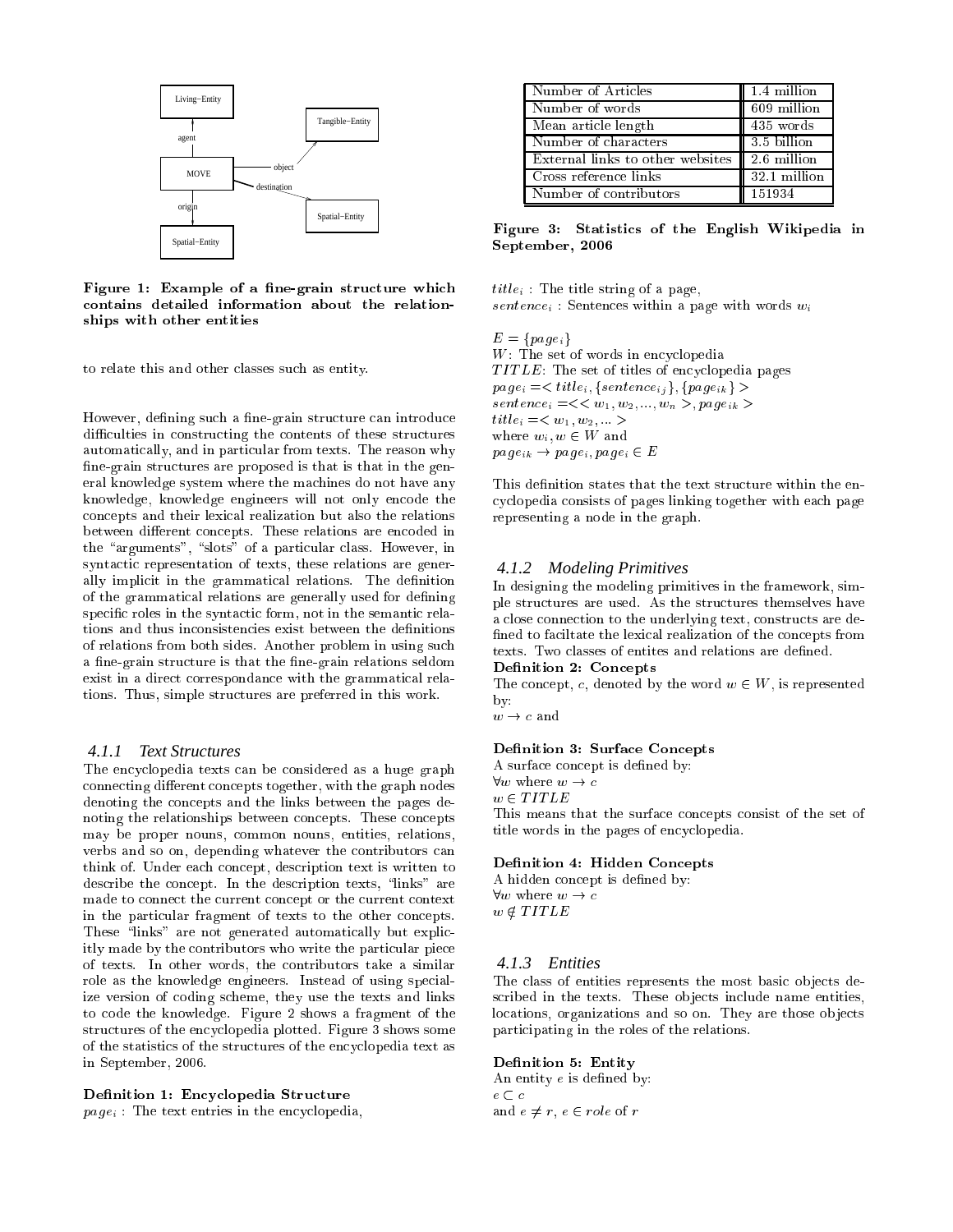

Figure 2: A graph showing the encyclopedia text structure with 200 nodes extracted in the domain of "Artificial Intelligence"

| Entities examples             | Relations examples |
|-------------------------------|--------------------|
| Indianapolis Colts            | jump               |
| Super Bowl XLI                | run                |
| global warming                | drink              |
| Lumber Exchange Building      | offer              |
| City of Sawson Creek          | sleep              |
| Annadel State Part            | stop               |
| Fort Canning Tunnel           | discover           |
| Tesla Coil                    | depend             |
| Peace River Regional District | check              |
| Antaectica                    |                    |

Figure 4: Entities and relations examples extracted from the encyclopedia

where  $r$  denotes the relations and roles denote the arguments of the relation <sup>r</sup>

Figure 4 shows some of the entities in the encyclopedia text.

## *4.1.4 Relations*

The class of relation represents the relationships between concepts or terms. Instead of using labeled relations, the relations are unlabeled and their existences are represented by the entites and the respective position of roles they participate in.

## Definition 6: Relations

A relation  $r$  is defined by:

r <sup>c</sup> and  $r \neq e$ , r =< role1; role2; role3 <sup>&</sup>gt; where  $role_i = e$  and  $e$  is the entity

Figure 4 shows some of the relations in the encyclopedia text.

## **4.2 Semantical Domain**

Comparing with ordinary texts, the structures of the encyclopedia not only provides relationships between surface entities and surface relations. The link structure also describes under which area of the graph or domain a particular concept realizes. This is depicted in the graph as shown in figure 2 containing the concepts such as "Artificial Intelligence", "Knowledge" and others.

Given a particular list of concepts, a list of other concepts can be extracted based on the \link" between concepts. Depending on the concepts chosen, the linkages between the concepts in the texts, the \knowledge" and the word usages by the contributors, different text segments can be combined and merged under different sets of concepts. These particular fragments enable a large number of specialize domains to be generated where the general domain can be built by joining all these specialize domains together.

### Definition 7: Semantical Domains and their Operations

A semantical domain  $D$  is defined by: D <sup>=</sup> fpageig where pagei <sup>2</sup> <sup>E</sup> and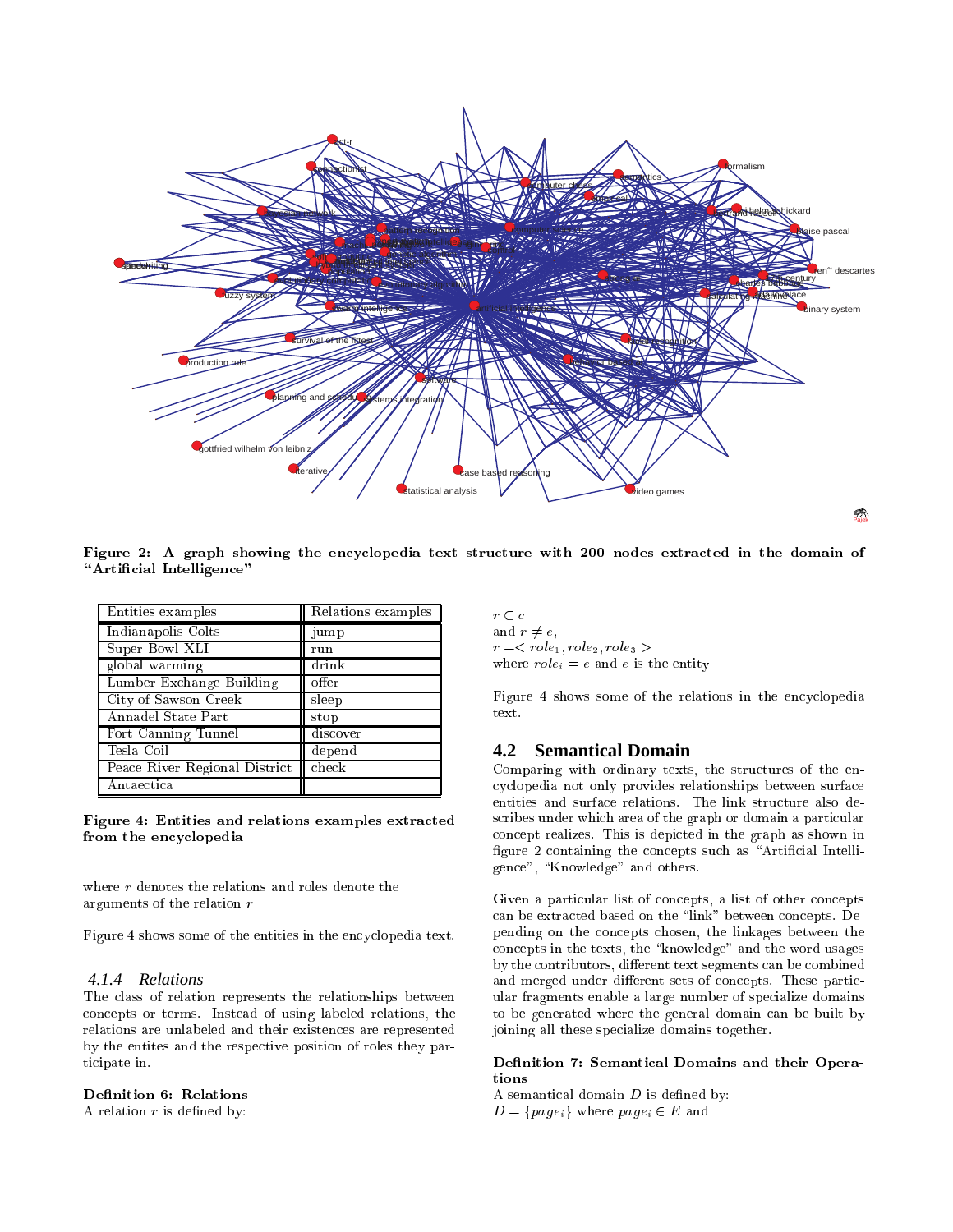

Figure 5: Dependency parsing of sentence

 $\forall page_i \rightarrow page_{ik}$  and  $page_{ik} \in D$ 

A semantical domain thus consists of a group of pages that forms a connected graph with the links. From the perspective of the texts, <sup>D</sup> consists of a set of texts where their meanings are related to the others.

Some definitions of the operations on  $D$  are defined:

Two domains:  $D_m$  and  $D_n$  overlap if:  $\exists page_i \in D_m$  and  $page_i \in D_n$ 

Domain  $D_m$  is subsumed by domain  $D_n$ , denotes by  $D_m \subset$  $D_n$  if:  $\forall page_i \in D_m, page_i \in D_n$  and  $D_m \neq D_n$ 

Domain  $D_k$  is formed by joining domain  $D_m$  and  $D_n$  where:  $D_k = \bigcup (page_i \in D_m, page_i \in D_n)$ and denotes by  $D_k = D_m \oplus D_n$ 

Based on the internal structures of entities, relations and the operations of domains, their respective contents are filled from the texts.

# **4.3 Knowledge Extraction**

As the knowledge is encoded in the text, the respective concepts have to be extracted from the texts to fill into the entity and relation objects. In this work, we focus on extracting surface entities and surface relations as more hints are provided for these kinds of concepts with the explicit linkages.

Instead of using linguistically rich syntactic representation, we use simpler syntactic representation such as the unlabeled dependency grammatical structure to extract the syntactic structure from texts [4]. The major reason in using simpler structures is that there are a lot of extra information residing in the linguistically rich structure that are generally irrelevant to the construction of the entities and relations. Figure 5 shows the parse result of a sentence where a more direct correspondence of texts with the entities and relations can be found.

## **4.4 Syntactic parsing of sentences**

To extract the relevant items, the texts are first parsed using dependency syntactic parser. Dependency structures are produced for each sentence under a particular domain.

#### Definition 8: Parse Representation of Sentences

A parse of the sentence with words  $w_i$  is defined as: sentence =  $\{w_i : (i \mapsto j) \in L\}$ 

where  $w_i$  is the word at position i with final parse of the sentence denoted by  $L$ . In this definition,  $w_i$  is the head while  $w_j$  is the tail.

Instead of using the labeled representation from the parser such as part-of-speech, grammatical relations and so on. Only the head-dependent relations and the relative position of the roles are used in the extraction process. This reduces the burden of decoding a rich representation which may introduce extra error in the further extraction process.

# **4.5 Entities and Relations**

After the parsing process, large number of sentences are collected. These sentences contain large number of entities, relations and so on. For example, after processing the texts under the concepts of "artificial intelligence" and "knowledge", a number of potential entities and relations appear in the text as depicted in figure 2.

Using these sentences, the algorithms as shown in figure 6 are run to build up the entities and their relations from texts. The algorithm works by extracting the head and dependent relations from the parsed sentences and makes hypothesis that linked entities are in a relations. By accumulating the instance of entities and relations from a large amount of texts in a particular semantical domain, the interrelationships between these items are gradually built up.

Algorithm: (Extraction Process)

```
For \forall sentence_{ij} with parse L where
If \exists w_k \in sentence_{ij} and w_k \in TITLEFor w_k : w_x \to w_k where w_x \in sentence_{ij} and
     w_k \mapsto \emptysetBuild e where w_k \to e and
     For w_k : w_k \to w_x where w_x \in sentence_{ij}and w_1 \ll w_2 \ll w_3where w_i \ll w_j means that w_i precedes w_j and
         w_k \mapsto w_1,w_k \mapsto w_2 and
         w_k \mapsto w_3Build r where
         role_1 = e_1 where w_1 \rightarrow e_1role_2 = e_2 where w_2 \rightarrow e_2role_3 = e_3 where w_3 \rightarrow e_3End if
```
Figure 6: Algorithm description of the extraction process of surface concept

Based on this method, a large number of entities and relations are extracted as shown in the example in figure 2.

# **5. COMBINING THE CONCEPTS WITH THE BACKGROUND CONTEXT FOR BETTER LEGAL RETRIEVAL EXPERIENCE**

The induced entities and relations are of high quality as there have been a lot of conceptual linkages built by people instead of using classication by machine learning algorithms in the type of texts we use for knowledge induction. Thus, these entities and relations represent a high level of relationships between different concepts. This is especially critical in legal retrieval process where the document size